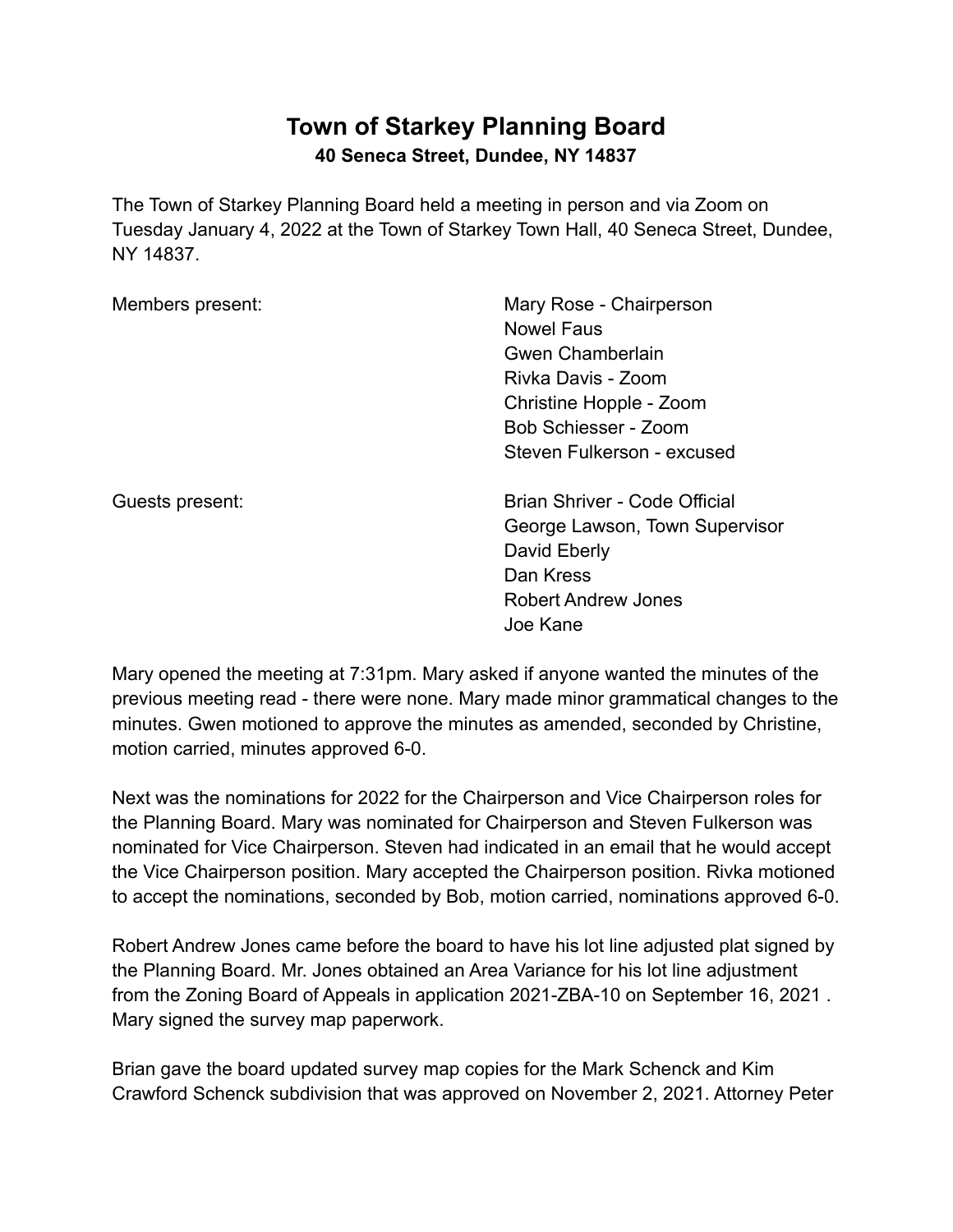H. Baker sent a letter asking the board to sign the new copies showing the whole property being divided per the request of the buyer of the property. The applicant is not at the meeting. Mary and Rivka are not happy receiving this paperwork at the last minute.The members want to see the original copy of the signed plat. George noted that the letter from the attorney is a signed affidavit attesting to the measurements being the same. Christine proposed that the board table this matter until we receive the information. Bob doesn't think this will hold up the sale of the property. Brian called Mark and Kim and Mark brought a copy of the original signed plat for the members to compare with the new copies. Mary and Gwen compared the two plats and they read the measurements stating the same as the originally approved paperwork. Members agreed to have Mary sign the survey maps.

New Business: 2021-PB-18 David Z. Eberly, 4144 Lakemont Himrod Road, Dundee, NY 14837 requests a Special Use Permit to reopen a previously mined gravel pit. The property is behind the "Cobblestone Springs" house. David showed Mary on the map where the location of the area is. Rivka said we need a topographical map and a final proposed topography after the site is restored. Mr. Eberly said the engineer is working on that. He also stated that he will be grading the area for farming after the mining is completed. George stated that the DEC permit will have a reclamation plan included in it. Rivka noted that this will be contingent on DEC approval and receiving copies of the reclamation plan and a DEC permit. Christine asked if this needs speds. The regulations on mining extraction was read and this is a Special Use in an A-1 Zone. George explained the process of gathering the information so that Mr. Eberly can have it by the February meeting. Rivka also noted that we need the distances from adjacent property owners. Mary scheduled a Public Hearing for February 1, 2022 at 7:32pm.

2021-PB-17 Dan & Lauren Kress, 5275 NYS Route 14, Dundee, NY 14837 request a Special Use Permit to rehab existing homes and buildings into apartments on the former "Freedom Village" property. Mary said we need to see a map. George noted that this is a planned unit development. Bob said we need to decide if this should be heard by the Planning Board or the Zoning Board of Appeals. Rivka read Schedule 1, A-1 Agriculture in the Zoning Regulations. Multiple dwellings are allowed as a Special Use. It was also noted that "Multiple Dwellings" was changed to "Planned Unit Development" in the new regulations. Mr. Kress said he wants to take the former administration building and convert it to multiple apartments. George noted that there are 5 existing single residence homes on the property. Members discussed whether he needs a Special Use Permit for those residences. George suggested he hold off on the project and hear it as a Planned Unit Development once the new regulations are approved by New York State. George noted he can still go ahead and rehab the existing single residence houses. Mary suggested he come back with a complete application for the whole project